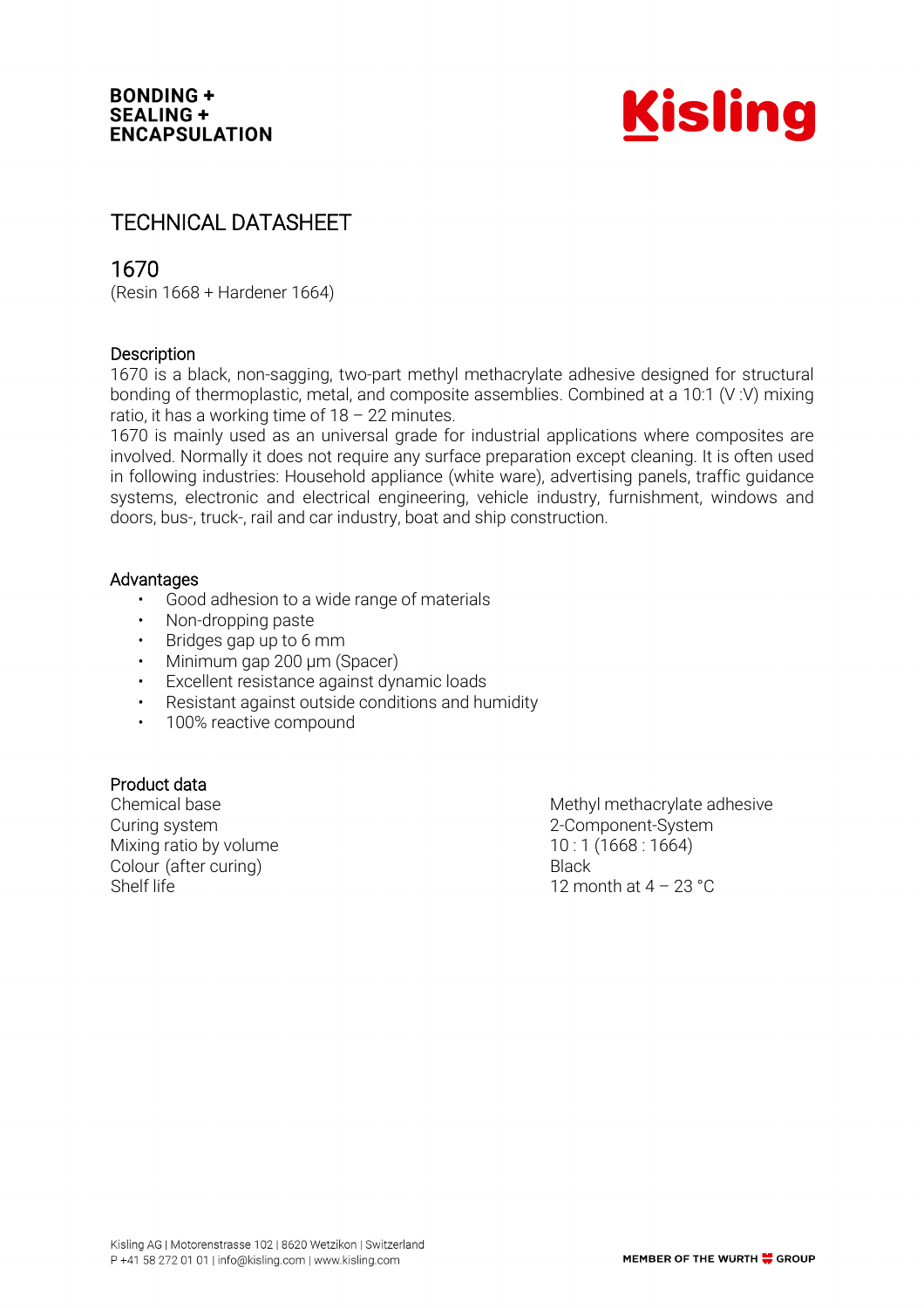## **BONDING +** SEALING + **ENCAPSULATION**



| Physical properties (uncured): |  |
|--------------------------------|--|
|                                |  |

| Viscosity                                                                                                                                                                                                      | Resin 1668 (Brookfield, spindle 2.5 rpm)<br>Resin 1668 (Brookfield, spindle 20 rpm)<br>Hardener 1664 (cone 25mm, shear rate 1/s) | $\sim$ 200'000 mPa•s<br>$\sim$ 45'000 mPa·s<br>$\sim$ 67'000 mPa $\cdot$ s                                      |                                                                                                                                                                                                                                                                                                |                                                                                         |  |  |
|----------------------------------------------------------------------------------------------------------------------------------------------------------------------------------------------------------------|----------------------------------------------------------------------------------------------------------------------------------|-----------------------------------------------------------------------------------------------------------------|------------------------------------------------------------------------------------------------------------------------------------------------------------------------------------------------------------------------------------------------------------------------------------------------|-----------------------------------------------------------------------------------------|--|--|
| Density                                                                                                                                                                                                        | Resin<br>Hardener                                                                                                                | 1668<br>1664                                                                                                    | 1.00<br>1.15                                                                                                                                                                                                                                                                                   | g/cm <sup>3</sup><br>q/cm <sup>3</sup>                                                  |  |  |
| Colour                                                                                                                                                                                                         | Resin<br>Hardener<br>Mixed                                                                                                       | 1668<br>1664                                                                                                    | Midnight blue<br>Blue<br><b>Black</b>                                                                                                                                                                                                                                                          |                                                                                         |  |  |
| Flashpoint                                                                                                                                                                                                     |                                                                                                                                  |                                                                                                                 | 10 °C                                                                                                                                                                                                                                                                                          |                                                                                         |  |  |
| Gap filling<br>Minimum gap / Spacer                                                                                                                                                                            | Up to 6 mm<br>$200 \mu m$                                                                                                        |                                                                                                                 |                                                                                                                                                                                                                                                                                                |                                                                                         |  |  |
| Curing properties:<br>Application temperature<br>Open time at 23°C<br>Fixture time at $23^{\circ}$ C [~1 N/mm <sup>2</sup> ]<br>Functional strength at 23°C [~10 N/mm <sup>2</sup> ]<br>Final strength at 23°C |                                                                                                                                  |                                                                                                                 |                                                                                                                                                                                                                                                                                                | +10 °C to +40 °C<br>18 - 22 minutes<br>$40 - 50$ minutes<br>50 - 60 minutes<br>12 hours |  |  |
| Physical properties (cured):<br>Usage temperature                                                                                                                                                              |                                                                                                                                  |                                                                                                                 |                                                                                                                                                                                                                                                                                                | $-55^{\circ}$ C to + 120 $^{\circ}$ C                                                   |  |  |
| E Modulus (DIN EN ISO 178)<br>after 24 h at 23°C                                                                                                                                                               |                                                                                                                                  |                                                                                                                 |                                                                                                                                                                                                                                                                                                | $\sim$ 560 MPa                                                                          |  |  |
| Tensile strength (ISO 527-2/1A)<br>after 24 h at 23°C                                                                                                                                                          | $\sim$ 18 N/mm <sup>2</sup>                                                                                                      |                                                                                                                 |                                                                                                                                                                                                                                                                                                |                                                                                         |  |  |
| $\sim$ 75 %<br>Elongation at break (ISO 527-2/1A)<br>after 24 h at 23°C                                                                                                                                        |                                                                                                                                  |                                                                                                                 |                                                                                                                                                                                                                                                                                                |                                                                                         |  |  |
| ABS<br>PC<br><b>PVC</b>                                                                                                                                                                                        | Lap shear strength (DIN EN 1465)<br>Steel<br>Stainless steel<br><b>Brass</b><br>Aluminium<br>GFRP<br><b>CFRP</b><br><b>PMMA</b>  | Curing: 24 hours at 23 °C, test temperature 23 °C, metals corundum blasted, $\aleph$ = Failure of test specimen | $>22$ N/mm <sup>2</sup><br>$> 21$ N/mm <sup>2</sup><br>$> 20$ N/mm <sup>2</sup><br>$> 22$ N/mm <sup>2</sup><br>$> 21$ N/mm <sup>2</sup><br>$>24$ N/mm <sup>2</sup><br>$> 6$ N/mm <sup>2 (X)</sup><br>$> 7$ N/mm <sup>2 (X)</sup><br>$> 8$ N/mm <sup>2 (X)</sup><br>$> 5$ N/mm <sup>2 (X)</sup> |                                                                                         |  |  |